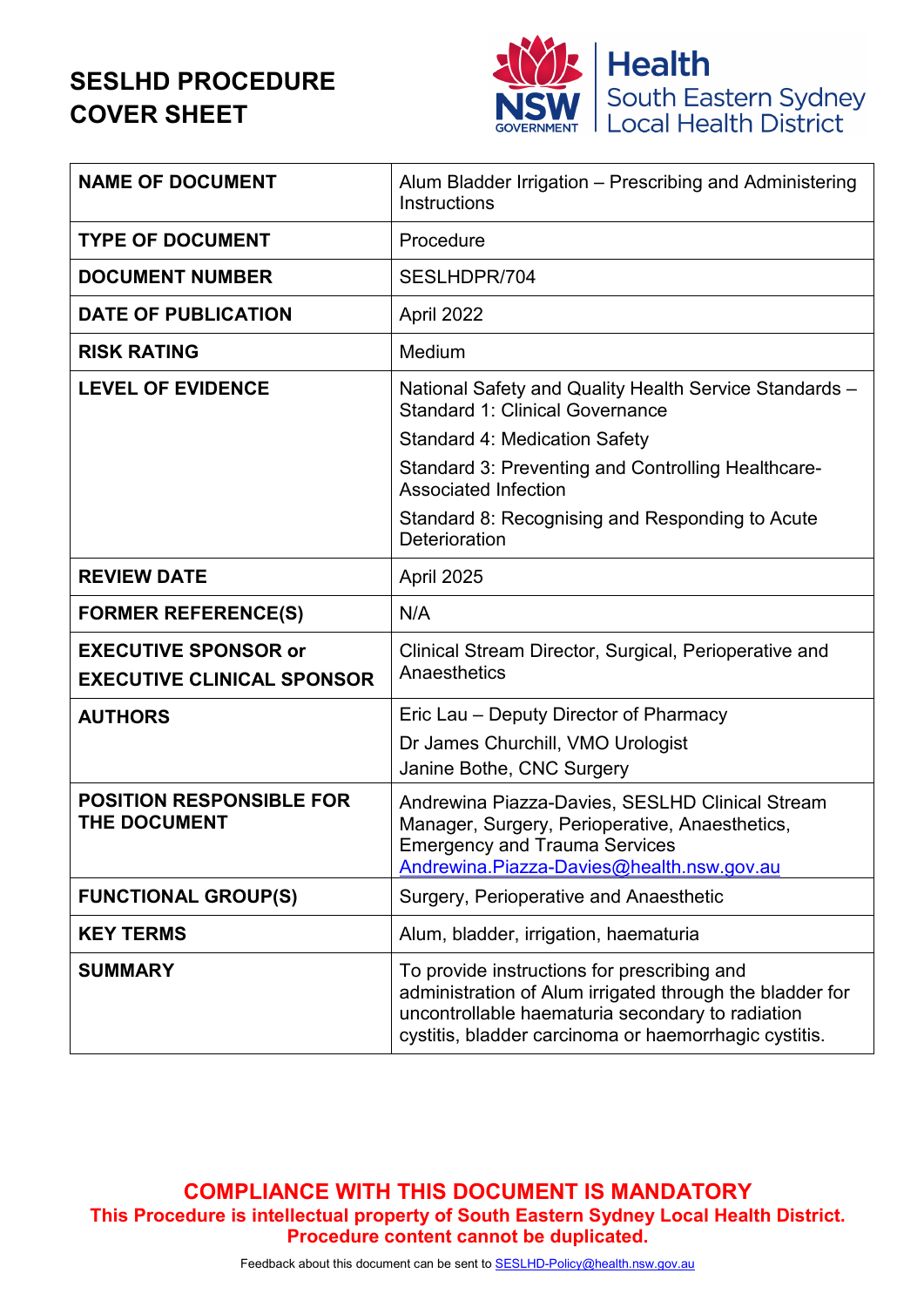## **Alum Bladder Irrigation – Prescribing and Administering Instructions**

## **SESLHDPR/704**

**South Eastern Sydney Local Health District** 

**Health** 

#### **1. POLICY STATEMENT**

South Eastern Sydney Local Health District (SESLHD) has identified the need to develop a procedure for the administration and prescribing of Alum to treat uncontrollable haematuria. Therefore, this procedure ensures the provision of high quality health care and appropriate triage, early diagnosis and management of these patients in line with the following NSW Ministry of Health Policy Directives:

- NSW Health Policy Directive PD2013 043 Medication Handling in NSW Public [Health Facilities](https://www1.health.nsw.gov.au/pds/Pages/doc.aspx?dn=PD2013_043)
- NSW Health Policy Directive PD2017 013 Infection Prevention and Control **[Policy](https://www1.health.nsw.gov.au/pds/Pages/doc.aspx?dn=PD2017_013)**
- NSW Health Policy Directive PD2017 032 Clinical Procedure Safety
- [NSW Health Information Bulletin IB2020\\_010 Consent to Medical and Healthcare](https://www1.health.nsw.gov.au/pds/Pages/doc.aspx?dn=IB2020_010)  [Treatment Manual](https://www1.health.nsw.gov.au/pds/Pages/doc.aspx?dn=IB2020_010)
- [ACI Guide to Bladder Irrigation: Management of Haematuria](https://www.aci.health.nsw.gov.au/__data/assets/pdf_file/0009/497088/ACI_0195-Urology-Haem-toolkit_F.pdf)

#### **2. BACKGROUND**

Alum bladder irrigation for intractable haematuria is a safe, well tolerated and relatively cheap non invasive therapy. Alum 1% (aluminium potassium sulfate) works by the astringent action of protein precipitation at the cell surface and superficial interstitial space in the bladder which may cause the formation of an insoluble solid clot.

#### **3. RESPONSIBILITIES**

#### **3.1 Employees will:**

All employees of SESLHD will act in accordance with this procedure.

#### **3.2 Line Managers will:**

Ensure this procedure is followed by relevant staff.

#### **3.3 District Managers/ Service Managers will:**

Provide support to staff in the implementation of this procedure as required.

#### **3.4 Medical staff will:**

Ensure the prescribing and administration as outlined in the procedure will be followed when treating their patients.

#### **3.5 Pharmacy staff will:**

- Organise Alum to be manufactured by an external pharmacy on an individual patient basis
- Dispense the compounded medicine for individual patient use within SESLHD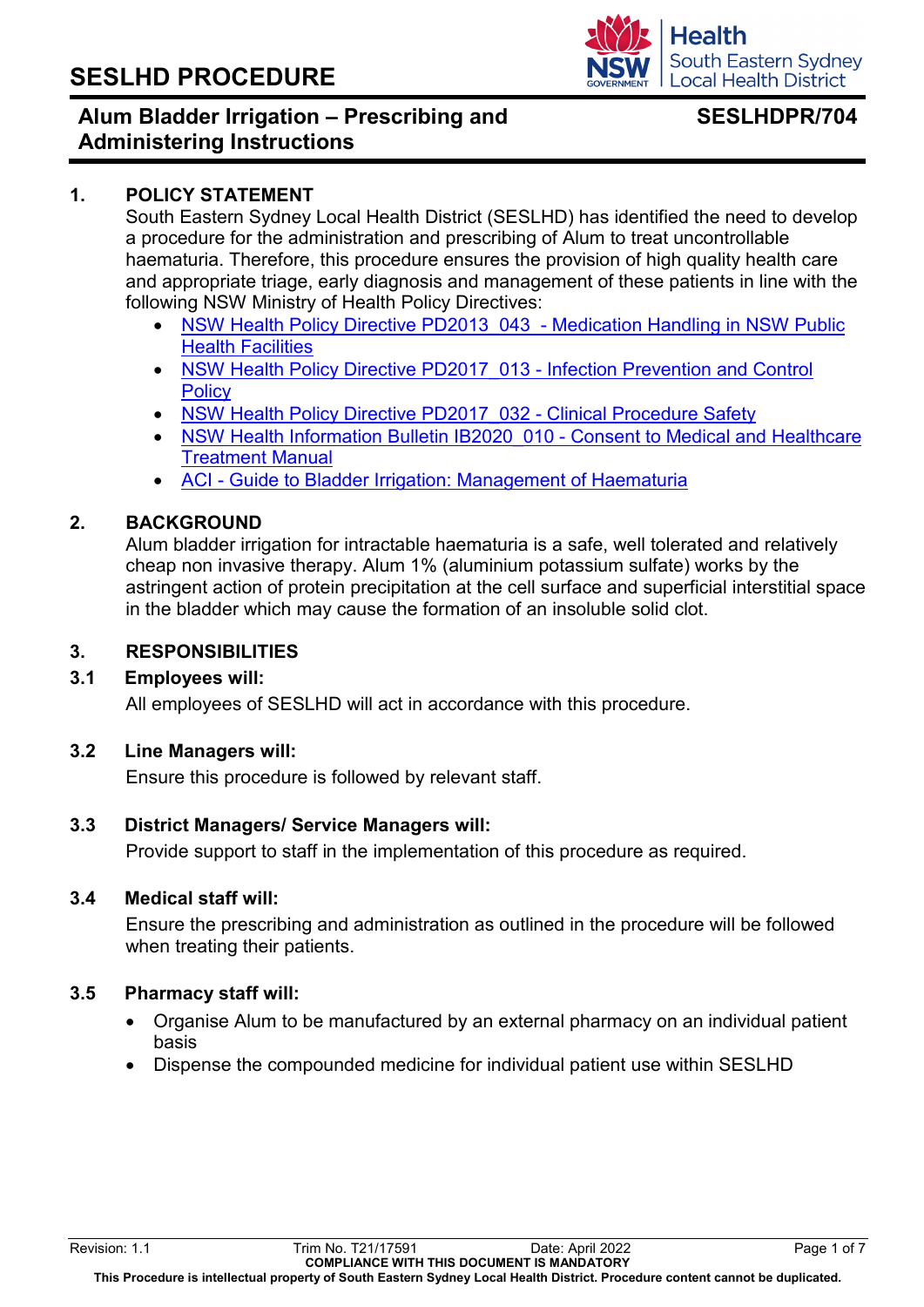

## **Alum Bladder Irrigation – Prescribing and Administering Instructions**

## **SESLHDPR/704**

## **4. PROCEDURE**

## **4.1 ASSESSMENT AND PREPARATION**

- The Medical Officer (MO) must explain the Alum bladder irrigation procedure to the patient and obtain informed consent (written or verbal), documented in eMR.
- The MO is to arrange baseline full blood assessment (FBE), electrolytes (UEC) and coagulation studies prior to commencement of instillation.
- Prior to commencing Alum irrigation into the bladder the MO may order a gentle manual wash out of the bladder or the patient may require a cystoscopy and removal of any existing blood clots. Blood clots may also form with slower irrigation, flow rate should be managed on an individual basis to reduce the chance clots forming.
- Alum 1% is a compounded product manufactured for individual patients, and is not available as a stock item.
- Alum 1% is compounded by an external pharmacy and there is a lead time of one to two business days. Where possible, MO should notify the facility pharmacy by 10:00am or as soon as the decision to prescribe has been made. Alum has a limited shelf life once prepared.
- The MO is to order Alum 1% bladder irrigation solution through the facility pharmacy, by completing an external prescription (used for ordering purpose and not to be used for administration). The external prescription must include the concentration of Alum solution (1%) to be used, the volume (1 L), the rate, the route (via IDC into the bladder) and the quantity of bags required for the predicted duration
- The Alum solution **must be** refrigerated until ready for instillation
- For administration purposes, the MO is to prescribe Alum 1% unambiguously on the *Alum 1% Bladder Irrigation Prescription& Administration Record chart (SES130028).* The prescription must state the concentration of Alum solution to be used, the volume, the rate at which to be instilled and that it is to be instilled through an indwelling catheter (IDC) into the bladder.

|                  | Date | Medication name   Concentration   Fluid type   Volume (mL)   Instillation |    |                  | rate (ml/hr)      | <b>Route</b> |
|------------------|------|---------------------------------------------------------------------------|----|------------------|-------------------|--------------|
| E.g.:<br>$\circ$ |      | Alum                                                                      | 1% | Sterile<br>Water | 250 mL/hr Bladder |              |

- MO may prescribe pain relief and antispasmodic medications for use as required.
- MO is to ensure the patient has a 3-way IDC in situ.
- Nursing staff are to gather equipment for instillation:
	- − Alum solution
	- − Double-spike continuous bladder irrigation set
	- − Sodium Chloride 0.9% irrigation bag
	- − In-line burette attached to the Alum solution (to control flow)
	- Urinary drainage bag
	- − IV pole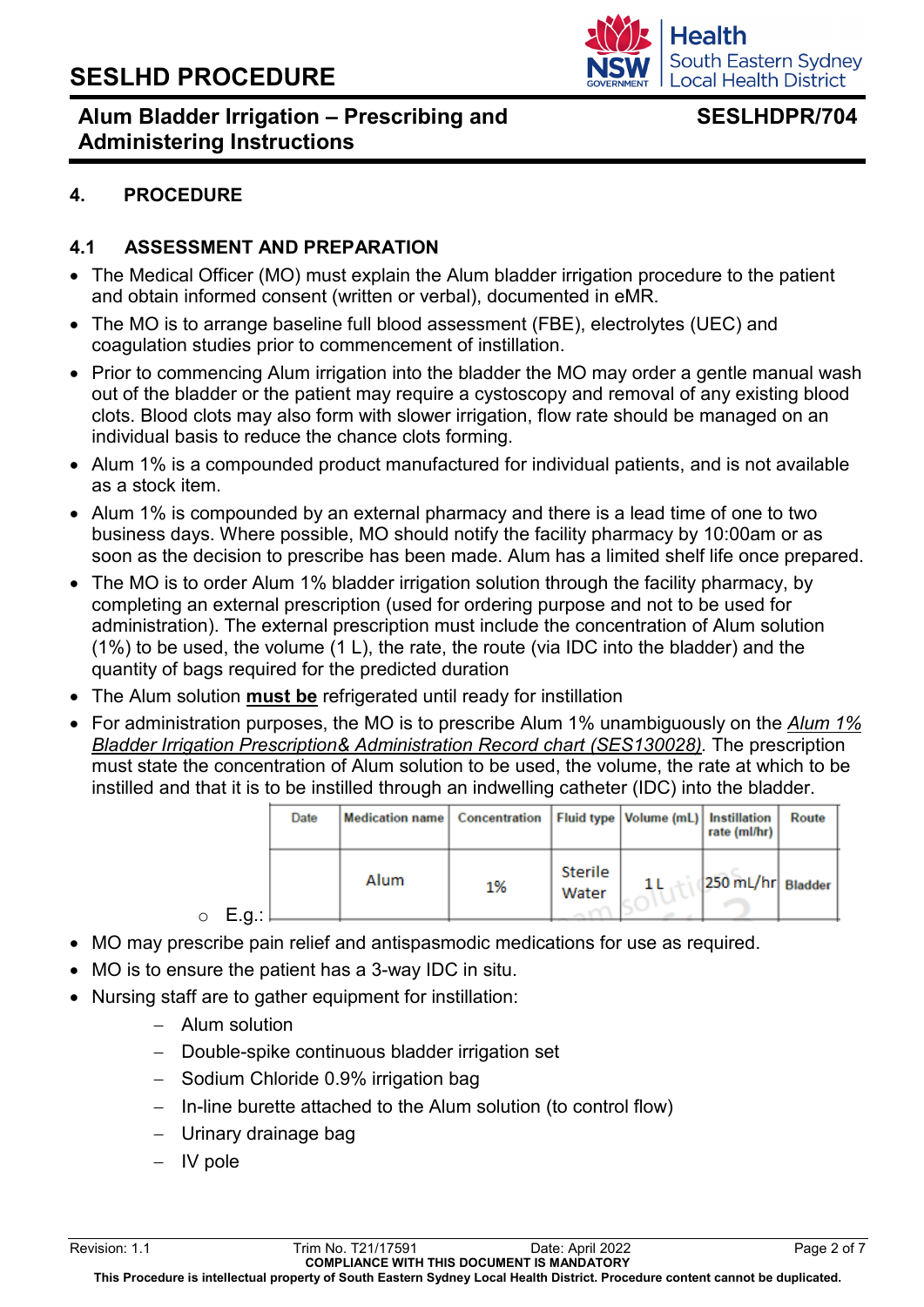## **Alum Bladder Irrigation – Prescribing and Administering Instructions**

## **SESLHDPR/704**

South Eastern Sydney **Local Health District** 

**Health** 

### **4.2 INSTILLATION OF ALUM INTO THE BLADDER**

- Aseptic Non-Touch Technique (ANTT) principles must be maintained.
- Perform hand hygiene in accordance with current policy
- Connect the drainage bag to the larger lumen of the 3-way IDC
- Ensure the IDC is draining prior to commencing continuous irrigation.
- Connect the Alum solution to the irrigation lumen of the 3-way IDC using aseptic/non touch technique
- Label irrigation tubing as 'bladder irrigation only'
- Commence Alum bladder irrigation by opening the roller on the giving set and adjusting to the rate prescribed (usually 250-300 mL/hr)
- Continue Alum bladder irrigation for the duration prescribed (usually 24-72 hours).

## **4.3 SIDE EFFECTS/ADVERSE REACTIONS**

- Mild side effects of Alum bladder irrigation are common, including bladder spasm and/or irritative voiding symptoms
- Severe adverse reactions to Alum bladder irrigation are rare; however, there are six reported cases of acute aluminum toxicity in patients with chronic kidney disease who received Alum bladder irrigation for haemorrhagic cystitis
- Patients receiving Alum bladder irrigation must be reviewed by the urology/surgical registrar at least once every 24 hours, and if nurses identify any clinical indication for review, it will need to be escalated as per the CERS criteria [SESLHDPR/697 - Management of the](https://www.seslhd.health.nsw.gov.au/policies-and-publications/functional-group/84)  Deteriorating Adult [Inpatient \(excluding](https://www.seslhd.health.nsw.gov.au/policies-and-publications/functional-group/84) Maternity)
- Patients receiving Alum bladder irrigation must be monitored for clinical manifestations of aluminum toxicity such as mental status changes, malaise, speech changes, and seizures. Serum aluminium levels may be requested at the discretion of the MO
- Accurate input and output must be recorded on the *Alum 1% Bladder Irrigation Prescription& Administration Record chart (SES130028)* and any fluid balance chart used. Urine output target should be the volume of irrigation **plus** a minimum of 30mL/hr urine or as per CERS criteria
- Observe frequently to check that the irrigation is running freely and ensure irrigation is continuous at all times; signs of catheter obstruction/blockage include sudden onset of or increasing flank/abdominal pain, decreased urine output, presence of large clots in the tubing
	- $\circ$  If catheter blockage occurs, turn irrigation fluid off and perform a manual irrigation – refer to local guidelines
	- $\circ$  If catheter obstruction/blockage is unable to be relieved by manual irrigation, request an urgent MO review and initiate a rapid response.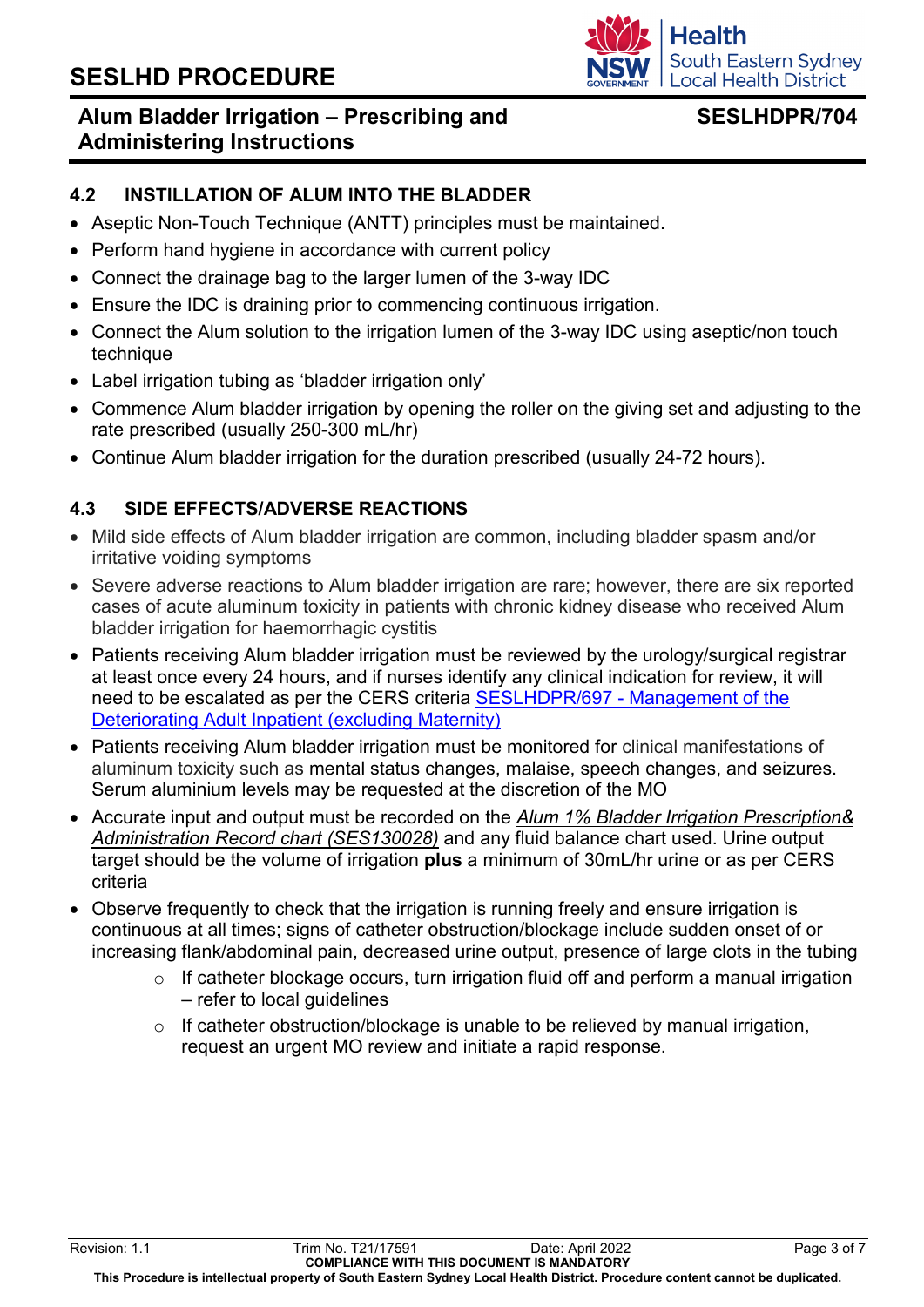## **Alum Bladder Irrigation – Prescribing and Administering Instructions**

## **SESLHDPR/704**

#### **5. DOCUMENTATION**

- External prescription [to facilitate supply from a compounding pharmacy. Send to the facility pharmacy to coordinate]
- Alum 1% Bladder Irrigation Prescription & Administration Record chart (SES130028), example in Appendix A
- Fluid balance chart
- Clinical notes / eMR / Bedside handover tool

### **6. AUDIT**

Sites will action any iims related to this procedure.

#### **7. REFERENCES**

- NSW Health Policy Directive PD2013 043 Medication Handling in NSW Public Health **[Facilities](https://www1.health.nsw.gov.au/pds/Pages/doc.aspx?dn=PD2013_043)**
- [NSW Health Policy Directive PD2017\\_013 Infection Prevention and Control Policy](https://www1.health.nsw.gov.au/pds/Pages/doc.aspx?dn=PD2017_013)
- NSW Health Policy Directive PD2017 032 Clinical Procedure Safety
- NSW Health Information Bulletin IB2020 010 Consent to Medical and Healthcare [Treatment Manual](https://www1.health.nsw.gov.au/pds/Pages/doc.aspx?dn=IB2020_010)
- [SESLHDPR/697 Management of the Deteriorating Adult Inpatient \(excluding](https://www.seslhd.health.nsw.gov.au/policies-and-publications/functional-group/84) Maternity)
- [ACI- Guide to Bladder Irrigation: Management of Haematuria](https://www.aci.health.nsw.gov.au/__data/assets/pdf_file/0009/497088/ACI_0195-Urology-Haem-toolkit_F.pdf)
- [SGH-TSH CLIN191 Labelling Injectable Medicines, Fluid and Lines](http://seslhnweb/SGSHHS/Business_Rules/Clinical/#L)
- [SGH-TSH CLIN 139 Manual Irrigation for Obstructive Haematuria](http://seslhnweb/SGSHHS/Business_Rules/Clinical/Urology/default.asp)
- [SGH-TSH CLIN143 Urinary Catheterisation](http://seslhnweb/SGSHHS/Business_Rules/Clinical/Urology/default.asp)
- [SGH-TSH CLIN027 Aseptic Technique](http://seslhnweb/SGSHHS/Business_Rules/Clinical/#A)
- Jhingran. A. (2019) Complications of Radiation Oncology in Principles of Gynaecologic Oncology Surgery, Chapter 23, 318-329.
- Updated 2016 EAU Guidelines on Muscle-invasive and Metastatic Bladder Cancer Witjes, JA., Lebret, T., Compérat, EM., et al.
- European Urology, 2017-03-01, Volume 71, Issue 3, Pages 462-475.
- Kong Ho, C., Zainuddin, Z. (2009) Alum Irrigation for the Treatment of Intractable Haematuria. Malays J Med Sci. 16(4): pp66–68.
- Choong, S., Walkden, M., Kirby, R. (2000) The management of intractable haematuria. BJU International 86: pp951-95.

**Health South Eastern Sydney Local Health District**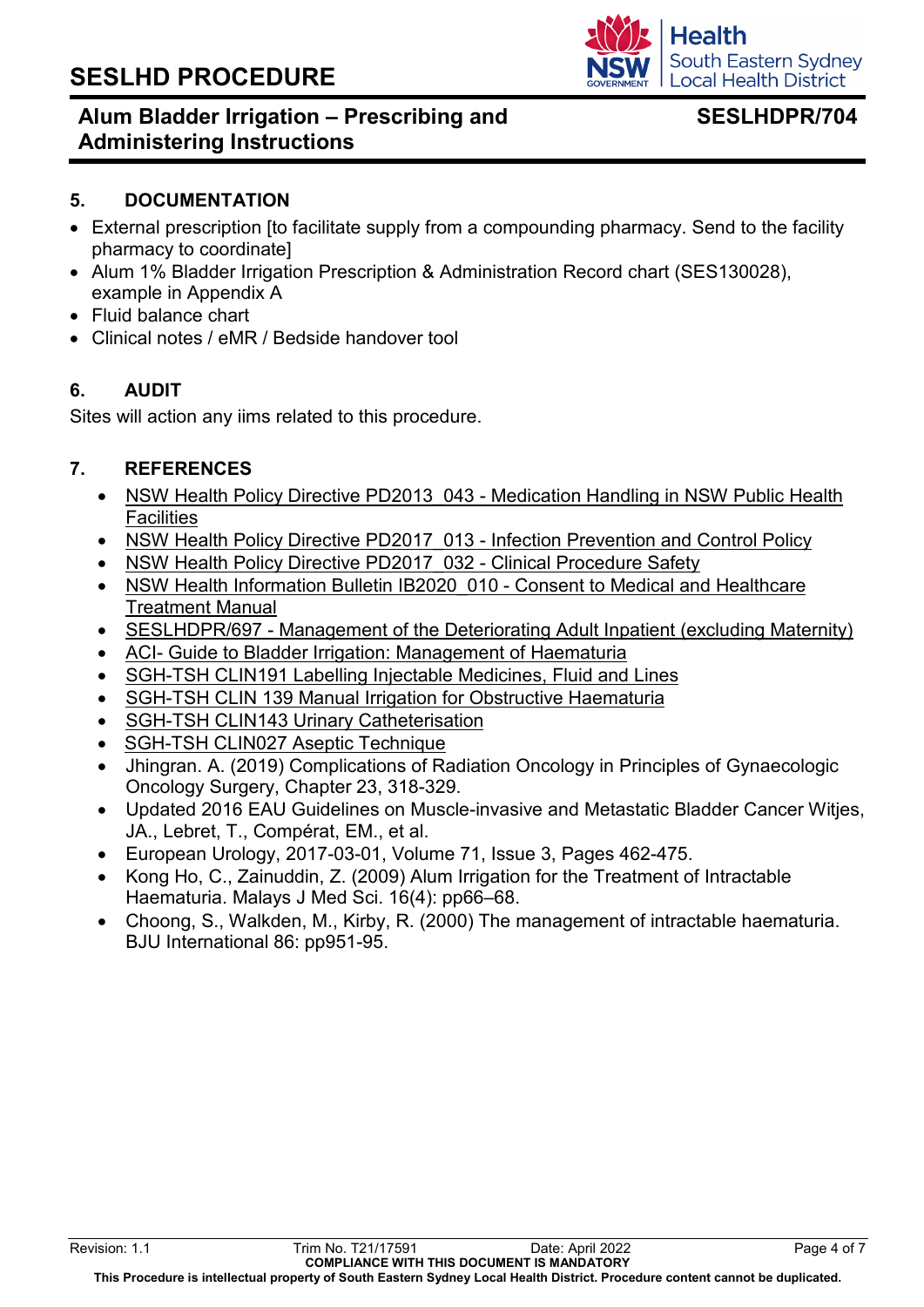

## **Alum Bladder Irrigation – Prescribing and Administering Instructions**

## **SESLHDPR/704**

#### **8. REVISION AND APPROVAL HISTORY**

| Date          | Revision<br>No. | Author and Approval                                                                                                                                                                                                                              |
|---------------|-----------------|--------------------------------------------------------------------------------------------------------------------------------------------------------------------------------------------------------------------------------------------------|
| March 2021    | <b>DRAFT</b>    | Initial draft                                                                                                                                                                                                                                    |
| April 2021    | <b>DRAFT</b>    | Draft for comments period.                                                                                                                                                                                                                       |
| May 2021      | <b>DRAFT</b>    | Feedback incorporated. Final version approved by Executive<br>Sponsor. To be tabled at Clinical and Quality Council for approval.                                                                                                                |
| June 2021     | 0               | <b>Endorsed by Clinical and Quality Council</b>                                                                                                                                                                                                  |
| October 2021  |                 | Minor review: Changes made to reflect new Alum 1% prescription<br>chart, wording change in document and new CERS policy updated.                                                                                                                 |
| November 2021 |                 | Tabled at Quality Use of Medicine Committee: Referred to QUM DoP<br>Sub-Committee meeting.                                                                                                                                                       |
| March 2022    | 1.1             | Tabled at QUM DoP Sub-Committee meeting following addition of<br>responsibilities for pharmacy staff (section 3.5), further details for<br>ordering and prescribing (section 4.1) and further information<br>regarding documentation (section 5) |
| April 2022    | 1.1             | Approved at Quality Use of Medicine Committee.                                                                                                                                                                                                   |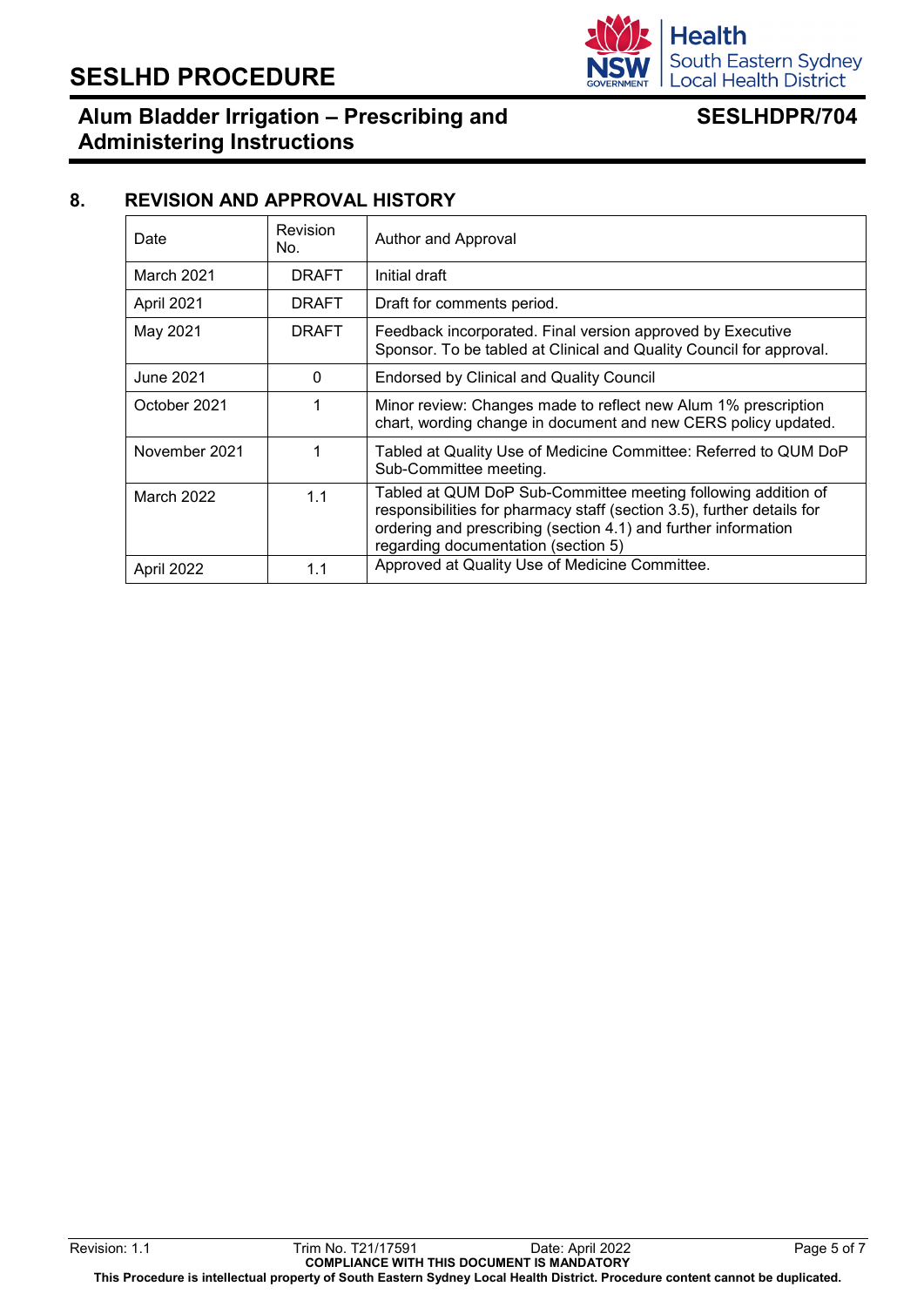

# **Alum Bladder Irrigation – Appendix A SESLHDPR/704**

|   | NHSIS1164 080921                                                                                                                            |                                                                                                                                                                             |                                                      |                                                  |                   |                                                                                |                                              |                                      | Holes Punched as per AS2828.1: 2019<br><b>BINDING MARGIN - NO WRITING</b> |                                                                          |                 |                 |                                                 |                                                       | <b>SES130028</b>                                                                                           |                                                                                                                                            |            |  |
|---|---------------------------------------------------------------------------------------------------------------------------------------------|-----------------------------------------------------------------------------------------------------------------------------------------------------------------------------|------------------------------------------------------|--------------------------------------------------|-------------------|--------------------------------------------------------------------------------|----------------------------------------------|--------------------------------------|---------------------------------------------------------------------------|--------------------------------------------------------------------------|-----------------|-----------------|-------------------------------------------------|-------------------------------------------------------|------------------------------------------------------------------------------------------------------------|--------------------------------------------------------------------------------------------------------------------------------------------|------------|--|
|   | ama                                                                                                                                         | Health                                                                                                                                                                      |                                                      |                                                  |                   | <b>ALLERGIES &amp; ADVERSE DRUG REACTIONS (ADR)</b>                            |                                              |                                      |                                                                           |                                                                          |                 |                 |                                                 | <b>FAMILY NAME</b>                                    |                                                                                                            |                                                                                                                                            | <b>MRN</b> |  |
|   | NSW                                                                                                                                         |                                                                                                                                                                             | South Eastern Sydney<br><b>Local Health District</b> |                                                  |                   | $\Box$ Nil known<br>□ Unknown (tick appropriate box or complete details below) |                                              |                                      |                                                                           |                                                                          |                 |                 |                                                 | $\square$ MALE $\square$ FEMALE<br><b>GIVEN NAMES</b> |                                                                                                            |                                                                                                                                            |            |  |
|   | Facility:                                                                                                                                   |                                                                                                                                                                             |                                                      |                                                  |                   | Drug (or other)                                                                |                                              |                                      | <b>Reaction/Type/Date</b>                                                 |                                                                          |                 | <b>Initials</b> | <b>M.O.</b><br>$\overline{1}$<br>D.O.B.         |                                                       |                                                                                                            |                                                                                                                                            |            |  |
|   |                                                                                                                                             |                                                                                                                                                                             |                                                      |                                                  |                   |                                                                                |                                              |                                      |                                                                           |                                                                          |                 |                 |                                                 | <b>ADDRESS</b>                                        |                                                                                                            |                                                                                                                                            |            |  |
|   |                                                                                                                                             |                                                                                                                                                                             |                                                      | <b>ALUM 1% BLADDER</b>                           |                   |                                                                                |                                              |                                      |                                                                           |                                                                          |                 |                 |                                                 |                                                       |                                                                                                            |                                                                                                                                            |            |  |
|   |                                                                                                                                             |                                                                                                                                                                             |                                                      | <b>IRRIGATION PRESCRIPTION &amp;</b>             |                   |                                                                                |                                              |                                      |                                                                           |                                                                          |                 |                 |                                                 | <b>LOCATION / WARD</b>                                |                                                                                                            |                                                                                                                                            |            |  |
|   |                                                                                                                                             |                                                                                                                                                                             |                                                      | <b>ADMINSTRATION RECORD</b>                      | Sign.             |                                                                                |                                              | Print.                               |                                                                           |                                                                          | Date.           |                 |                                                 |                                                       |                                                                                                            |                                                                                                                                            |            |  |
|   | COMPLETE ALL DETAILS OR AFFIX PATIENT LABEL HERE<br><b>Prescription for Bladder Irrigation Administration</b><br>(order valid for 24 hours) |                                                                                                                                                                             |                                                      |                                                  |                   |                                                                                |                                              |                                      |                                                                           |                                                                          |                 |                 |                                                 |                                                       |                                                                                                            |                                                                                                                                            |            |  |
|   | Date                                                                                                                                        |                                                                                                                                                                             | <b>Medication name</b>                               | <b>Concentration</b>                             | <b>Fluid type</b> | Volume (mL)                                                                    | Route<br><b>Instillation</b><br>rate (ml/hr) |                                      |                                                                           | Prescriber's<br>Prescriber's<br>printed name<br>signature<br>& pager no. |                 |                 | <b>Comments (eg order for</b><br>when to cease) |                                                       |                                                                                                            | Refer to Alum 1%<br><b>Bladder Irrigation:</b>                                                                                             |            |  |
|   |                                                                                                                                             |                                                                                                                                                                             |                                                      |                                                  | solutiv           |                                                                                |                                              | <b>Bladder</b>                       |                                                                           |                                                                          |                 |                 |                                                 |                                                       | Prescription &<br>Administration<br>SESLHDPR/704 prior to<br>commencement. When<br>a new bag of irrigation |                                                                                                                                            |            |  |
|   |                                                                                                                                             |                                                                                                                                                                             |                                                      |                                                  |                   |                                                                                |                                              | <b>Bladder</b>                       |                                                                           |                                                                          |                 |                 |                                                 |                                                       |                                                                                                            | solution begins the urine<br>bag must be emptied and<br>recorded on the input and<br>output of this chart. The<br>"urine volume" column is |            |  |
|   |                                                                                                                                             |                                                                                                                                                                             |                                                      |                                                  |                   |                                                                                | <b>Bladder</b>                               |                                      |                                                                           |                                                                          |                 |                 |                                                 |                                                       | calculated by subtracting<br>the irrigation solution<br>volume from the "urine"<br>drainage bag volume".   |                                                                                                                                            |            |  |
|   |                                                                                                                                             |                                                                                                                                                                             |                                                      |                                                  |                   | Record of Bladder Irrigation Administration & Urinary Output                   |                                              |                                      |                                                                           |                                                                          |                 |                 |                                                 |                                                       |                                                                                                            |                                                                                                                                            |            |  |
|   |                                                                                                                                             |                                                                                                                                                                             |                                                      | <b>Irrigation Solution Input</b>                 |                   |                                                                                |                                              |                                      |                                                                           |                                                                          |                 | Output          |                                                 |                                                       |                                                                                                            |                                                                                                                                            |            |  |
|   | Date                                                                                                                                        | <b>Irrigation solution.</b><br>RN <sub>1</sub><br><b>Time</b><br>Bag No.<br><b>Progressive total</b><br>concentration &<br>of irrigation fluid<br><b>Initials</b><br>volume |                                                      | RN <sub>2</sub><br><b>Initials</b><br>bag volume |                   | <b>Urine</b><br>drainage                                                       | <b>Urine</b><br>volume                       | <b>Progressive</b><br>total of urine |                                                                           | Colour                                                                   | <b>Initials</b> |                 | <b>Comment</b>                                  |                                                       |                                                                                                            |                                                                                                                                            |            |  |
|   |                                                                                                                                             |                                                                                                                                                                             |                                                      |                                                  |                   |                                                                                |                                              |                                      |                                                                           |                                                                          |                 |                 |                                                 |                                                       |                                                                                                            |                                                                                                                                            |            |  |
|   |                                                                                                                                             |                                                                                                                                                                             |                                                      |                                                  |                   |                                                                                |                                              |                                      |                                                                           |                                                                          |                 |                 |                                                 |                                                       |                                                                                                            |                                                                                                                                            |            |  |
| Q |                                                                                                                                             |                                                                                                                                                                             |                                                      |                                                  |                   |                                                                                |                                              |                                      |                                                                           |                                                                          |                 |                 |                                                 |                                                       |                                                                                                            |                                                                                                                                            |            |  |
|   | PRESCRIPTION & ADMINSTRATION RECORD<br><b>SES130.028</b><br><b>ALUM 1% BLADDER IRRIGATION</b>                                               |                                                                                                                                                                             |                                                      |                                                  |                   |                                                                                |                                              |                                      |                                                                           |                                                                          |                 |                 |                                                 |                                                       |                                                                                                            |                                                                                                                                            |            |  |